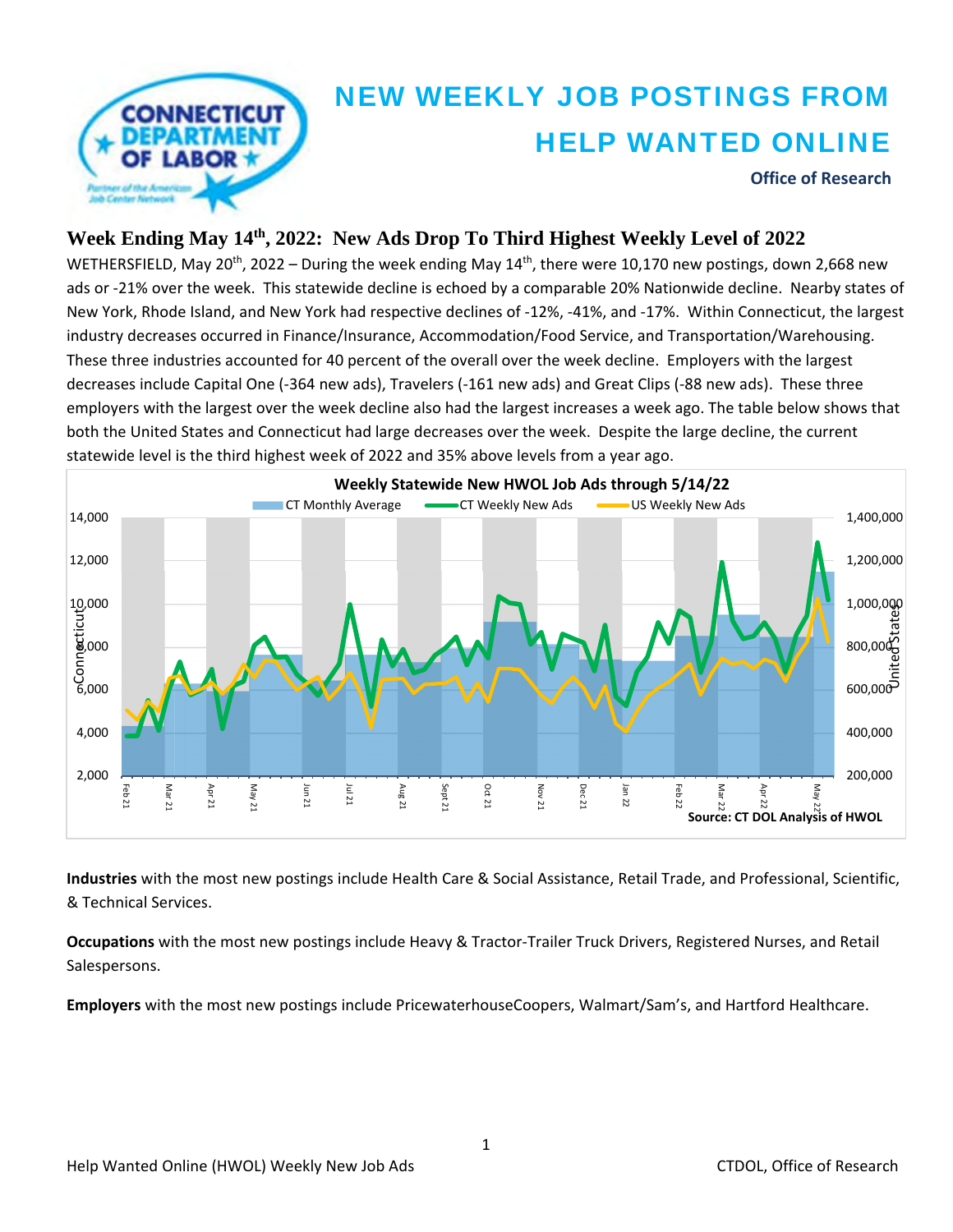### **The three industries with the most new job postings were:**

- **Health Care & Social Assistance** (1,938 new postings, ‐7% over the week)
- **Retail Trade** (1,096 new postings, ‐2% over the week)
- **Pro., Sci., & Tech. Services** (1,015 new postings, +21% over the week)

| <b>NAICS</b> | Industry                                         | <b>Ads Week</b><br>Ending: | 1 week<br>ago: | 4 weeks<br>ago: | 1 week change |          | 4 week change |              |
|--------------|--------------------------------------------------|----------------------------|----------------|-----------------|---------------|----------|---------------|--------------|
|              |                                                  | 5/14/22                    | 5/7/22         | 4/16/22         | %             | #        | %             | #            |
| $\mathbf{0}$ | <b>Total</b>                                     | 10,170                     | 12,838         | 6,723           | $-21%$        | $-2,668$ | 51.3%         | 3,447        |
| 11           | Agriculture, Forestry, Fishing and Hunting       | 5                          | 11             | 6               | $-55%$        | $-6$     | $-17%$        | $-1$         |
| 21           | Mining, Quarrying, and Oil and Gas Extraction    | 4                          | 11             | 16              | $-64%$        | $-7$     | $-75%$        | $-12$        |
| 22           | Utilities                                        | 32                         | 40             | 39              | $-20%$        | $-8$     | $-18%$        | $-7$         |
| 23           | Construction                                     | 135                        | 162            | 89              | $-17%$        | $-27$    | 52%           | 46           |
| 31           | Manufacturing                                    | 794                        | 913            | 537             | $-13%$        | $-119$   | 48%           | 257          |
| 42           | <b>Wholesale Trade</b>                           | 72                         | 133            | 26              | $-46%$        | $-61$    | 177%          | 46           |
| 44           | <b>Retail Trade</b>                              | 1,096                      | 1,115          | 573             | $-2%$         | $-19$    | 91%           | 523          |
| 48           | <b>Transportation and Warehousing</b>            | 621                        | 902            | 143             | $-31%$        | $-281$   | 334%          | 478          |
| 51           | Information                                      | 244                        | 238            | 138             | 3%            | 6        | 77%           | 106          |
| 52           | Finance and Insurance                            | 1,013                      | 1,409          | 857             | $-28%$        | $-396$   | 18%           | 156          |
| 53           | Real Estate and Rental and Leasing               | 134                        | 275            | 82              | $-51%$        | $-141$   | 63%           | 52           |
| 54           | Professional, Scientific, and Technical Services | 1,015                      | 840            | 478             | 21%           | 175      | 112%          | 537          |
| 55           | Management                                       | 6                          | 7              | 5               | $-14%$        | $-1$     | 20%           | $\mathbf{1}$ |
| 56           | Administrative and Support                       | 226                        | 401            | 198             | $-44%$        | $-175$   | 14%           | 28           |
| 61           | <b>Educational Services</b>                      | 343                        | 375            | 302             | $-9%$         | $-32$    | 14%           | 41           |
| 62           | <b>Health Care and Social Assistance</b>         | 1,938                      | 2,080          | 1,351           | $-7%$         | $-142$   | 43%           | 587          |
| 71           | Arts, Entertainment, and Recreation              | 53                         | 78             | 75              | $-32%$        | $-25$    | $-29%$        | $-22$        |
| 72           | <b>Accommodation and Food Services</b>           | 443                        | 822            | 428             | $-46%$        | $-379$   | 4%            | 15           |
| 81           | Other Services (except Public Administration)    | 124                        | 293            | 72              | $-58%$        | $-169$   | 72%           | 52           |
| 92           | <b>Public Administration</b>                     | 181                        | 134            | 51              | 35%           | 47       | 255%          | 130          |
| 99           | Unspecified                                      | 1,691                      | 2,599          | 1,257           | $-35%$        | $-908$   | 35%           | 434          |

**Source: CT DOL Analysis of HWOL**

During the week ending May 14<sup>th</sup>, the total ad decrease of 2,668 or -21% is the net result of change within 18 decreasing and 3 increasing industries. Half of the decreasing industries fell by 100 or more new ads. The three industries with over the week increases grew by a combined 228 new ads, most of that occurred in Professional, Scientific, and Technical Services (+175 new ads). Over four weeks, total ads were up 51.3% and the result of gains in 17 industries and four week losses in 4 industries. The largest four week industry increases occurred in Health Care and Social Assistance (+587 new ads), Professional, Scientific, & Technical Services (+537 new ads), and Retail Trade (+523 new ads).

For more information on total job ads by industry for Connecticut and its labor market areas, see the monthly report available here: https://www1.ctdol.state.ct.us/lmi/hwol.asp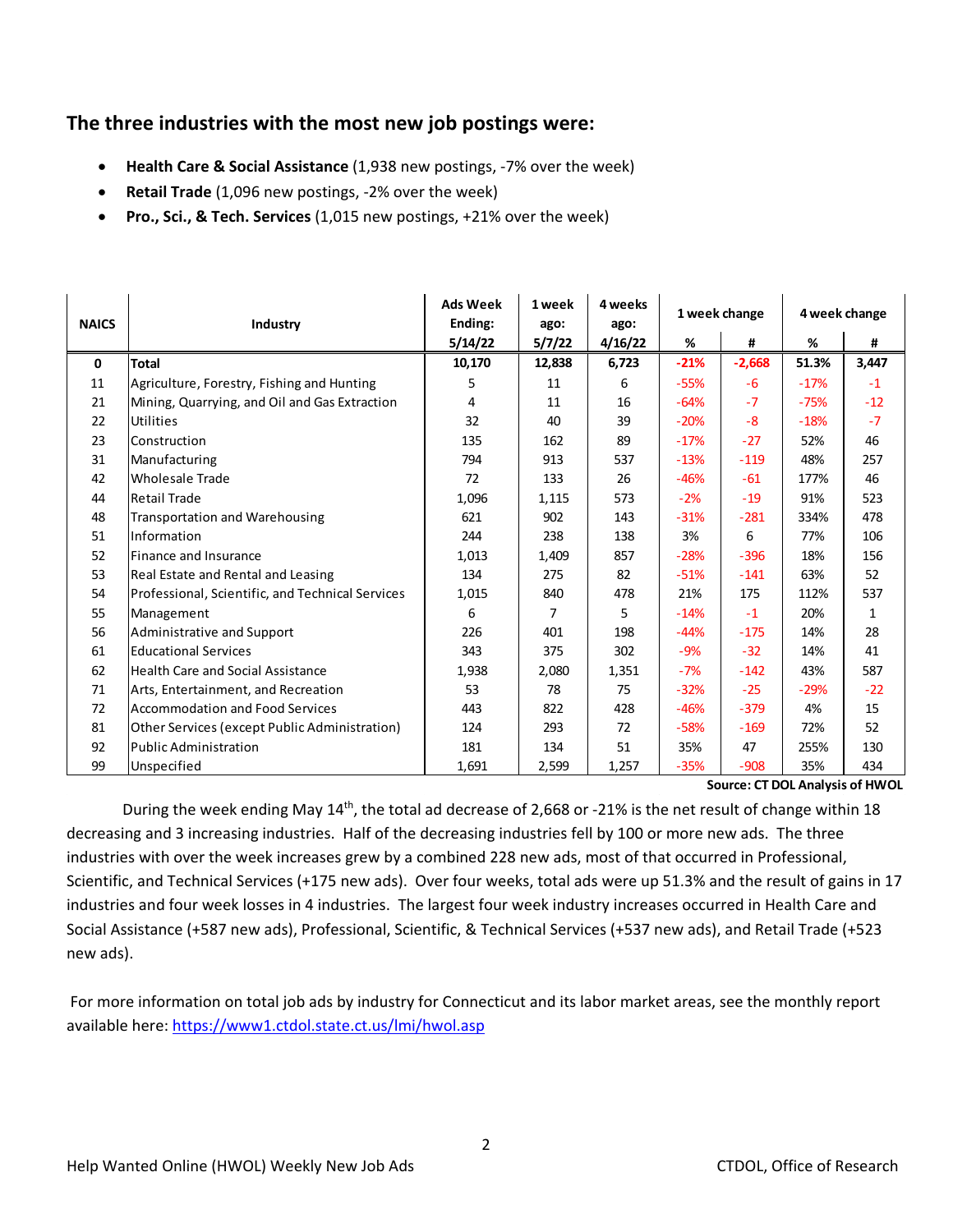# **New Job Postings by Occupation**

#### **HWOL Statewide Weekly Occupational New Job Ads ‐ Top 25 Occupations**

| Occupation                                          | <b>Ads Week</b><br>Ending: | 1 week<br>ago: | 4 weeks<br>ago: | 1 week change |                | 4 week change |       |
|-----------------------------------------------------|----------------------------|----------------|-----------------|---------------|----------------|---------------|-------|
|                                                     | 5/14/22                    | 5/7/22         | 4/16/22         | $\%$          | #              | %             | #     |
| Heavy and Tractor-Trailer Truck Drivers             | 537                        | 739            | 53              | $-27%$        | $-202$         | 913%          | 484   |
| <b>Registered Nurses</b>                            | 483                        | 429            | 301             | 13%           | 54             | 60%           | 182   |
| <b>Retail Salespersons</b>                          | 234                        | 300            | 147             | $-22%$        | $-66$          | 59%           | 87    |
| First-Line Supervisors of Retail Sales Workers      | 228                        | 220            | 160             | 4%            | 8              | 43%           | 68    |
| Sales Representatives, Wholesale and Manufacturing, | 171                        | 256            | 124             | $-33%$        | $-85$          | 38%           | 47    |
| <b>Customer Service Representatives</b>             | 163                        | 207            | 123             | $-21%$        | $-44$          | 33%           | 40    |
| Medical and Health Services Managers                | 139                        | 137            | 96              | 1%            | $\overline{2}$ | 45%           | 43    |
| <b>Marketing Managers</b>                           | 128                        | 89             | 75              | 44%           | 39             | 71%           | 53    |
| <b>Sales Managers</b>                               | 123                        | 117            | 63              | 5%            | 6              | 95%           | 60    |
| Secretaries and Administrative Assistants           | 115                        | 182            | 57              | $-37%$        | $-67$          | 102%          | 58    |
| Laborers and Freight, Stock, and Material Movers    | 113                        | 179            | 68              | $-37%$        | $-66$          | 66%           | 45    |
| Licensed Practical and Licensed Vocational Nurses   | 112                        | 96             | 132             | 17%           | 16             | $-15%$        | $-20$ |
| Cashiers                                            | 100                        | 105            | 44              | $-5%$         | $-5$           | 127%          | 56    |
| <b>Management Analysts</b>                          | 99                         | 136            | 63              | $-27%$        | $-37$          | 57%           | 36    |
| <b>Security Guards</b>                              | 96                         | 128            | 45              | $-25%$        | $-32$          | 113%          | 51    |
| <b>General and Operations Managers</b>              | 88                         | 121            | 64              | $-27%$        | $-33$          | 38%           | 24    |
| Human Resources Specialists                         | 73                         | 70             | 48              | 4%            | 3              | 52%           | 25    |
| <b>Financial and Investment Analysts</b>            | 65                         | 38             | 43              | 71%           | 27             | 51%           | 22    |
| Maintenance and Repair Workers, General             | 64                         | 71             | 60              | $-10%$        | $-7$           | 7%            | 4     |
| Nurse Practitioners                                 | 60                         | 83             | 56              | $-28%$        | $-23$          | 7%            | 4     |
| <b>Food Service Managers</b>                        | 56                         | 100            | 73              | $-44%$        | $-44$          | $-23%$        | $-17$ |
| <b>Medical Assistants</b>                           | 56                         | 78             | 44              | $-28%$        | $-22$          | 27%           | 12    |
| Computer and Information Systems Managers           | 54                         | 106            | 36              | $-49%$        | $-52$          | 50%           | 18    |
| Architectural and Engineering Managers              | 53                         | 75             | 43              | $-29%$        | $-22$          | 23%           | 10    |
| Light Truck Drivers                                 | 52                         | 56             | 41              | $-7%$         | $-4$           | 27%           | 11    |

**Source: CT DOL Analysis of HWOL**

#### **The occupations with the most new postings were:**

- Heavy and Tractor‐Trailer Truck Drivers (537 new postings, ‐27% over the week)
- Registered Nurses (483 new postings, +13% over the week)
- Retail Salespersons (234 new ads, -22% over the week)